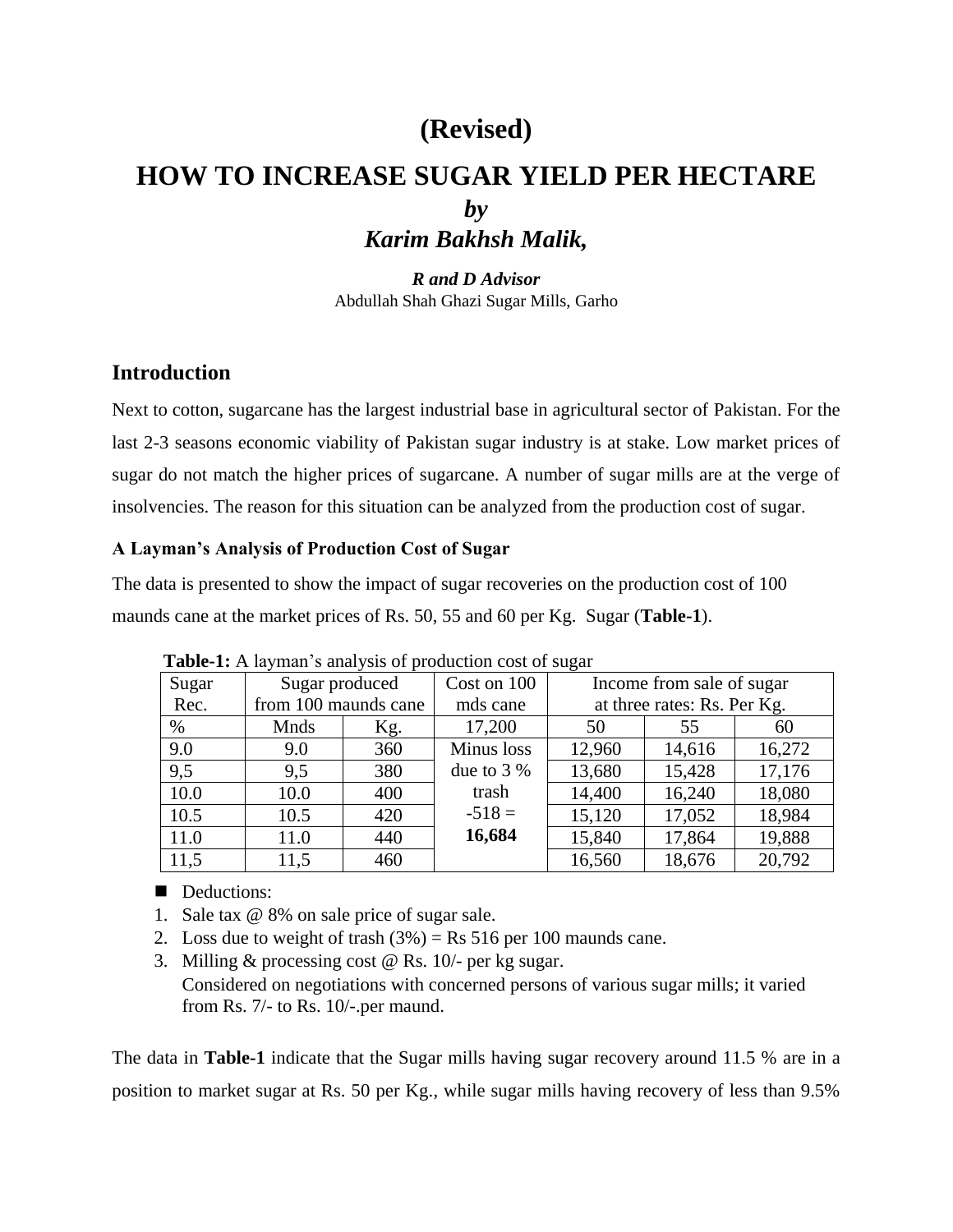are entirely at loss, even at market price of Rs. 60 per Kg. sugar. Eventually, higher recoveries fetch considerably better cash returns than lower recoveries. It thus indicates that **Economic viability of sugar industry is mainly affected by sugar recovery.** Where our sugar industry stands can be checked from the **Table-2**:

Comparing production cost of sugar in Table-1, the economics of the sugar industry can be adjudged from the recoveries obtained by various sugar rmills. So as to sustain the economic growth of the industry sugar mills recoveries have to be increased

| Sugar Mill | <b>Nov</b> | Dec   | Jan   | Feb   | Mar   | Average |
|------------|------------|-------|-------|-------|-------|---------|
| Mehran     |            | 10.57 | 11.17 | 11.77 | 12.42 | 11.42   |
| <b>JDW</b> |            | 10.47 | 11.06 | 11.51 | 11.78 | 11.16   |
| Matiari    |            | 10.13 | 10.92 | 11.18 | 11.57 | 10.52   |
| <b>HSM</b> |            | 9.39  | 10.46 | 10.91 | 10.90 | 10.40   |
| Dewan      |            | 9.16  | 9.58  | 10.35 | 11.47 | 9.95    |
| Ittefaq    | 8.07       | 9.37  | 9.34  | 9.51  | 9.91  | 9.94    |
| Haq Bahu   |            | 9.74  | 9.62  | 10.08 | 9.94  | 9.80    |
| Chenar     | 8.10       | 8.97  | 9.34  | 9.69  | 10.19 | 9.37    |

**Table -2. Periodic sugar recoveries of different sugar mills during 2014-15**

## **Factors Affecting Sugar Recoveries**

- 1. Growing high sugar varieties
- 2. Fertilizer management Balanced dose of fertilizer
- 3. Irrigation management
- 4. Reducing losses in cane sugar recovery
- 5. Reducing losses in milling and processing
- 6. Cane procurement strategies
- 7. Cane payment policies

## **1. Growing High Sugar Varieties**

Cane variety is the single most dominant factor in improving sugar mills recoveries. A number of high sugar varieties have been released by Sugarcane Research Institutes, during the past decades.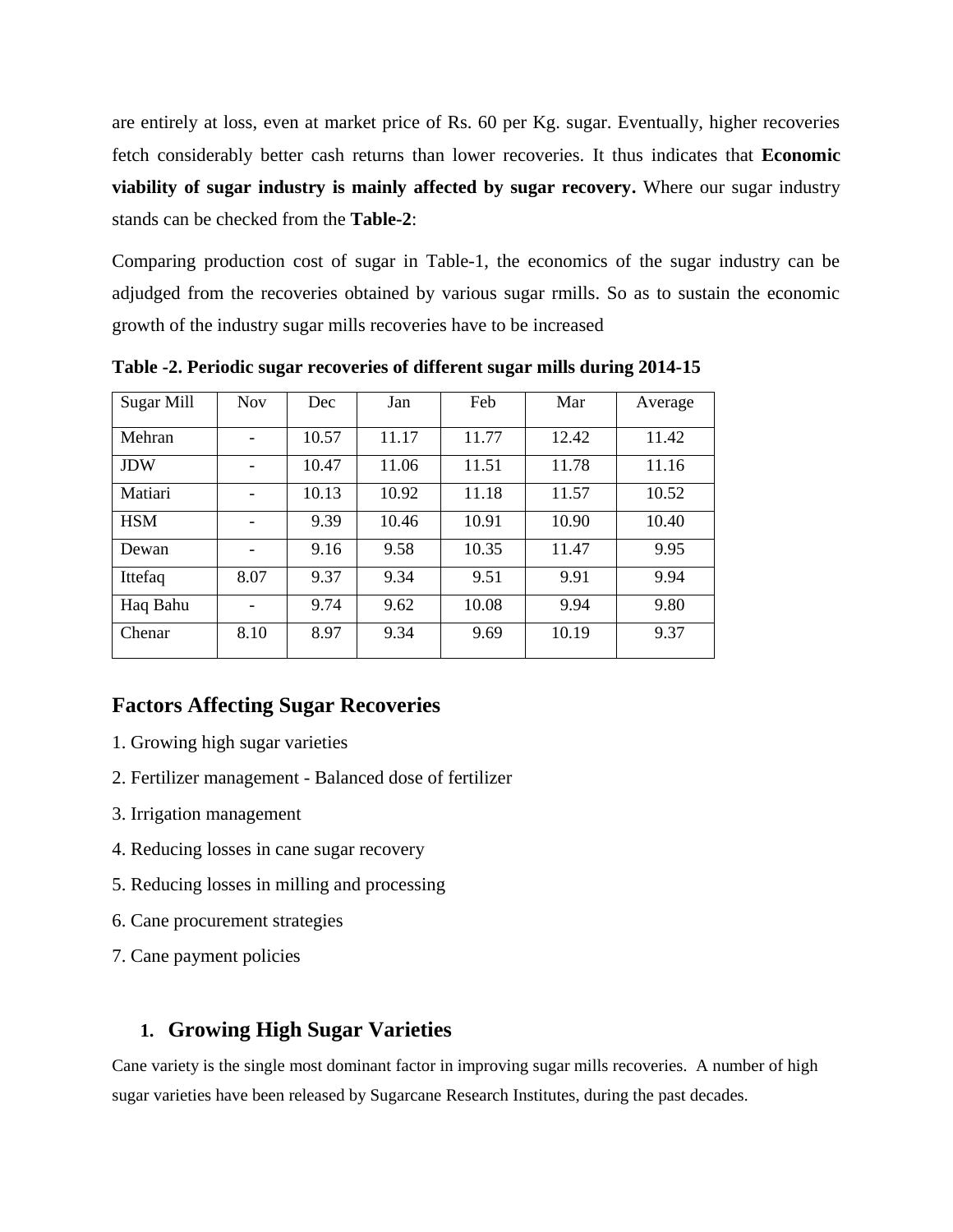#### ■ Main varieties under cultivation in Sindh

#### **BL 4, Triton, BF 129, Th. 10, SPSG 26, NIA 2004, HS 12, SPF 234, CPF 237, CPF246**

In Abdullah Shah Ghazi Sugar Mills, Bl 4, Triton and BF 129 are the main varieties under cultivation. Since their recoveries are low, average recoveries could not be enhanced to desired level. Efforts were made to collect most promising varieties from different Research Stations for screening and selection under local conditions; the **45** varieties so collected were planted at Madina Agri. Farm, Ghorabari, during October, 2013(Table-3). The laboratory tests were performed for assessing their juice quality in the sugar mills from October 20 to November 21, 2014, the data for which is reproduced in Table-4.

|  |  |  | Table 3. Introduction of new cane virilities at Madina Agri. Farm |  |  |
|--|--|--|-------------------------------------------------------------------|--|--|
|  |  |  |                                                                   |  |  |

| Source          | <b>Varieties introduced</b>                                                                                                                 | <b>Total</b> |
|-----------------|---------------------------------------------------------------------------------------------------------------------------------------------|--------------|
| SRI, Faisalabad | CPF 237, CPF 246, CPF 247, HSF 242, US 272, US 469,<br>US 633, US 658, US 824, AUS 134, AUS 133, AUS 138, SP 18,<br>SP 30, SP 93, CP 77-400 | 16           |
| SCRI, Thatta    | Th 127, Th 311, Th 318, Th 326, Th 344, Th 409, Th 910,<br>Th 2109, YT 53, YT 55, BL 4, BF 129, Triton                                      | 13           |
| SSRI, Jhang     | CSSG 676, CPSG 12, HOG 33, CSSG 2416,<br>CSSG 2453, CPSG 2713, CPSG 2923                                                                    | 7            |
| NIA, Tando Jam  | NIA 2004, NIA 12, NIA 13                                                                                                                    | 3            |
| HSM, NWS        | HS 21, HS 22, HS 24, HS 32, HS 98                                                                                                           | 5            |
| NARC, ISD       | NARC <sub>2</sub>                                                                                                                           | 1            |
|                 | Total                                                                                                                                       | 45           |

The data in Table-4 represents the average Brix, Pol, Purity and Sugar recovery contents recorded for multiple samples during 20<sup>th</sup> October to 21<sup>st</sup> November, 2014. It could be noted that a number of cane varieties have shown sugar recoveries over 11 percent during October-November period against 8.5% in our existing cultivars. With advance in maturity period the varieties are likely to reach a recovery level of 12.5 to 13.0%. In case these varieties are get adapted and multiplied on a large area, can bring revolution in this tract.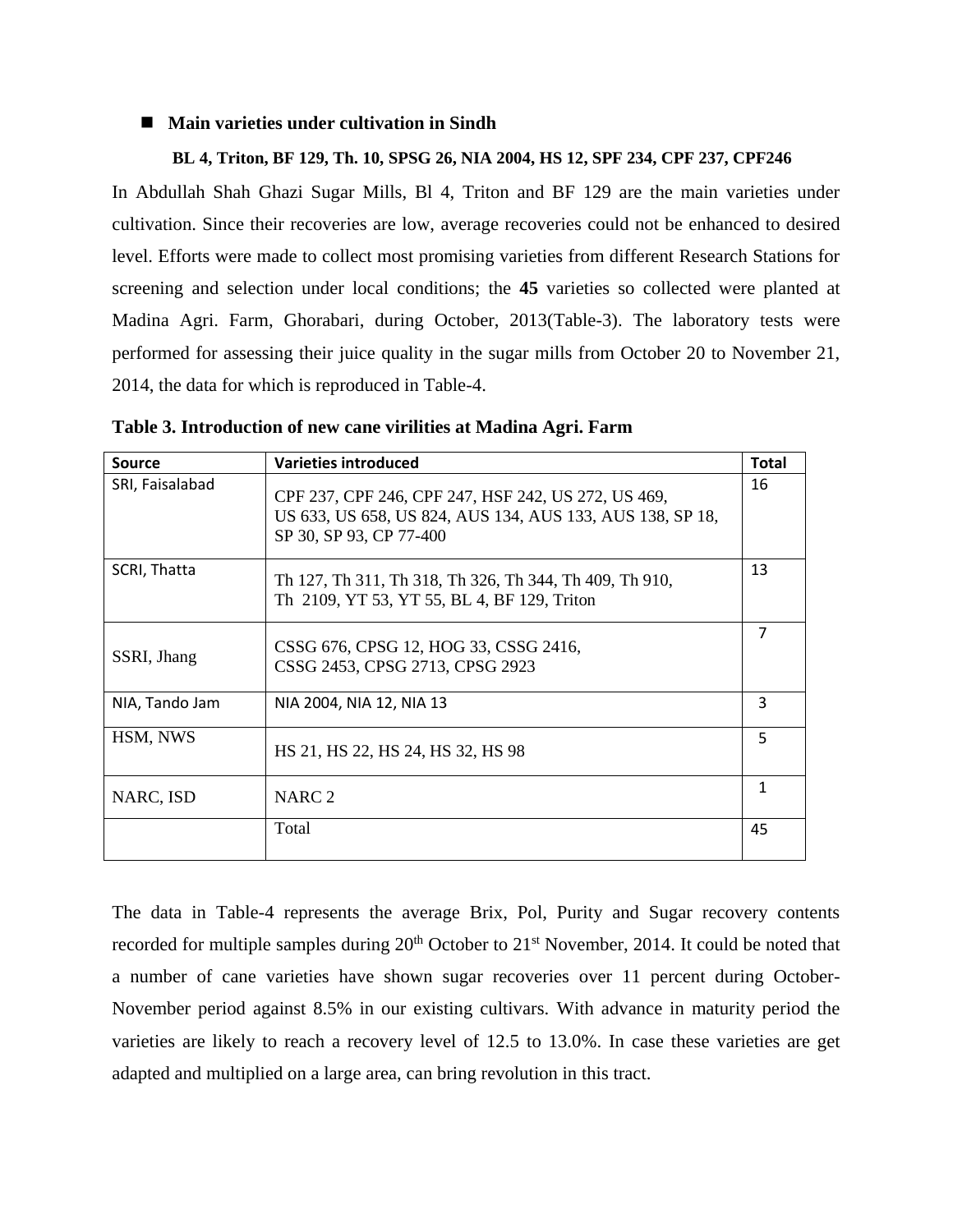|                         | $(20 \text{ UCL-13 } \text{NUV})$ |             |       |               |         |                |  |  |  |
|-------------------------|-----------------------------------|-------------|-------|---------------|---------|----------------|--|--|--|
| S No.                   | <b>Variety</b>                    | <b>Brix</b> | Pol   | <b>Purity</b> | S. Rec. | Samples        |  |  |  |
| $\mathbf{1}$            | Th 2109                           | 21.70       | 18.80 | 86.77         | 12.06   | $\overline{5}$ |  |  |  |
| $\boldsymbol{2}$        | <b>AUS 133</b>                    | 21.26       | 18.16 | 85.33         | 11.52   | $\overline{4}$ |  |  |  |
| $\mathbf{3}$            | <b>CSSG 676</b>                   | 20.99       | 17.63 | 84.03         | 11.24   | $\tau$         |  |  |  |
| $\overline{\mathbf{4}}$ | Th 326                            | 20.85       | 17.40 | 83.49         | 11.19   | $\overline{4}$ |  |  |  |
| 5                       | Th 910                            | 20.40       | 17.29 | 84.69         | 11.16   | $\overline{5}$ |  |  |  |
| 6                       | <b>NIA 13</b>                     | 19.12       | 16.31 | 85.31         | 11.15   | $\,1\,$        |  |  |  |
| 7                       | <b>AUS 138</b>                    | 20.51       | 17.42 | 84.93         | 11.01   | 5              |  |  |  |
| 8                       | <b>CPF 247</b>                    | 19.38       | 16.45 | 85.07         | 10.99   | $\overline{2}$ |  |  |  |
| $\boldsymbol{9}$        | <b>CPF 237</b>                    | 20.07       | 16.83 | 83.79         | 10.72   | $\overline{7}$ |  |  |  |
| 10                      | YT 53                             | 19.96       | 16.95 | 84.88         | 10.71   | 3              |  |  |  |
| 11                      | <b>US 824</b>                     | 20.67       | 16.93 | 81.93         | 10.63   | $\overline{4}$ |  |  |  |
| 12                      | Th 344                            | 20.09       | 17.04 | 84.32         | 10.60   | $\mathbf{1}$   |  |  |  |
| 13                      | <b>CPF 246</b>                    | 19.97       | 16.56 | 82.90         | 10.42   | $8\,$          |  |  |  |
| 14                      | Th 127                            | 19.26       | 16.39 | 85.11         | 10.38   | $\mathbf{1}$   |  |  |  |
| 15                      | <b>NIA 12</b>                     | 19.16       | 15.75 | 82.34         | 10.29   | $\overline{2}$ |  |  |  |
| 16                      | Th 311                            | 18.36       | 15.47 | 84.26         | 10.29   | $\overline{2}$ |  |  |  |
| 19                      | <b>YT 55</b>                      | 19.89       | 16.33 | 82.07         | 10.08   | $\overline{2}$ |  |  |  |
| 20                      | Th 318                            | 18.99       | 15.55 | 81.92         | 9.97    | $\overline{2}$ |  |  |  |
| 23                      | <b>US 658</b>                     | 19.05       | 15.56 | 81.65         | 9.84    | $\overline{4}$ |  |  |  |
| 21                      | <b>BL</b> 4                       | 19.45       | 15.71 | 80.84         | 9.60    | $\overline{4}$ |  |  |  |
| 22                      | <b>AUS 134</b>                    | 18.76       | 15.22 | 81.08         | 9.82    | $\overline{4}$ |  |  |  |
| 24                      | <b>NIA 2004</b>                   | 20.04       | 15.98 | 79.51         | 9.67    | $\overline{2}$ |  |  |  |
| 25                      | <b>BF</b> 129                     | 17.47       | 14.28 | 81.74         | 8.79    | $\overline{2}$ |  |  |  |
| 26                      | Th 409                            | 17.68       | 13.34 | 75.20         | 8.10    | $\overline{2}$ |  |  |  |
| 27                      | <b>Triton</b>                     | 16.84       | 12.55 | 74.52         | 7.69    | 2              |  |  |  |

**Table-4. Quality performance of cane varieties planted at Madina Agri. Farm, (20 Oct-15 Nov)**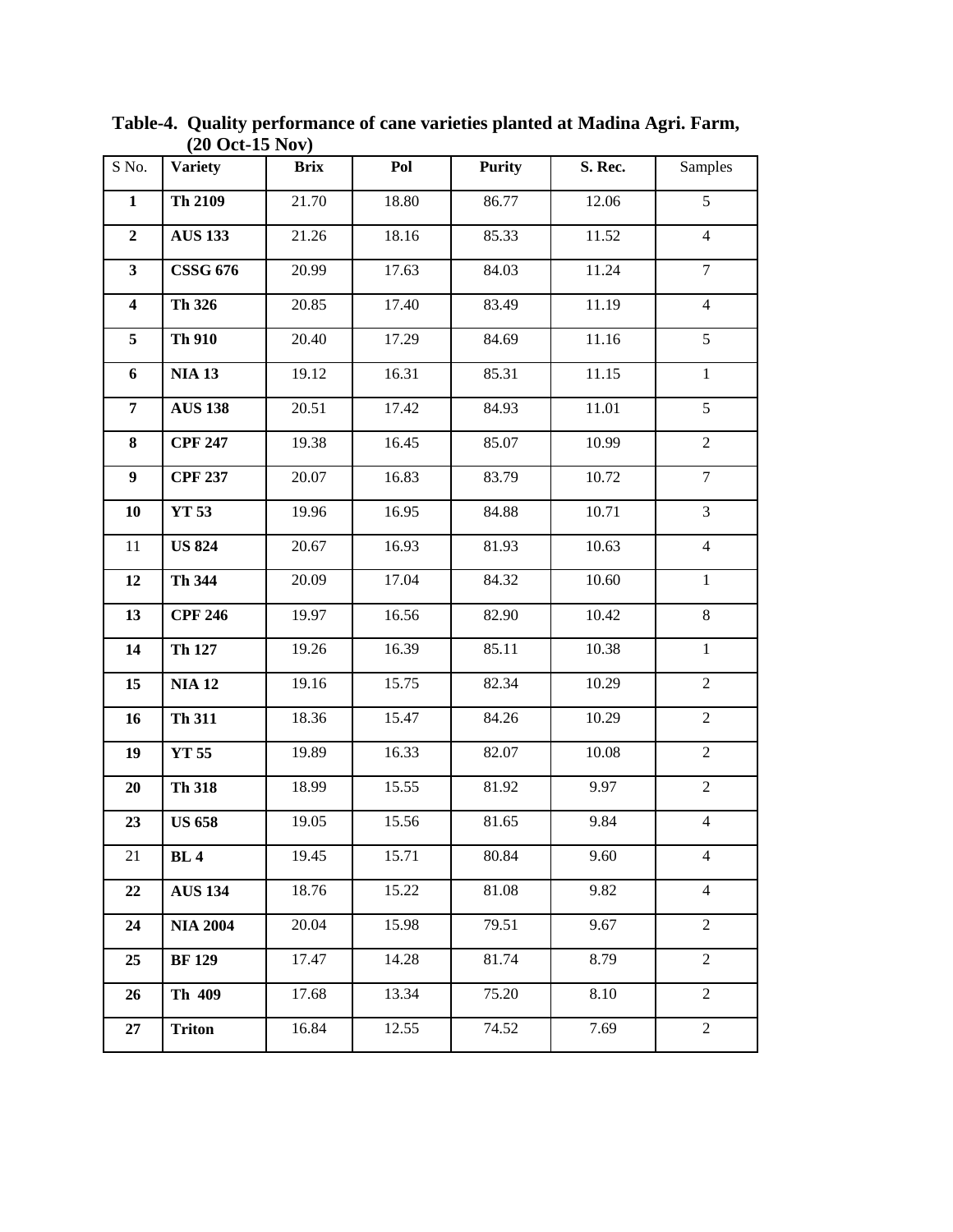The data in Table-4 show the cane yield parameters' of some of the selected varieties. It indicate the potential of cane growth and yield in this cane field. We have plans to multiply these varieties at growers' fields in the season to come.

| Cane<br>S.No<br>variety | Cane stalk      |                          | Cane quality   |             |       |        |         |       |
|-------------------------|-----------------|--------------------------|----------------|-------------|-------|--------|---------|-------|
|                         | Length<br>(Ft)  | <b>Thickness</b><br>(cm) | Weight<br>(Kg) | <b>Brix</b> | Pol   | Purity | S. Rec% |       |
| 1                       | Th-2109         | $9' - 7''$               | 2.88           | 1.68        | 22.46 | 19.54  | 87.00   | 12.55 |
| 2                       | <b>Th-910</b>   | $8 - 7"$                 | 2.84           | 1.31        | 21.86 | 19.26  | 88.11   | 12.47 |
| 3                       | <b>AUS-133</b>  | $11 - 8"$                | 2.86           | 2.22        | 22.42 | 19.55  | 87.20   | 12.50 |
| $\overline{4}$          | <b>AUS-138</b>  | $10' - 5"$               | 2.74           | 2.15        | 22.36 | 18.95  | 84.75   | 11.96 |
| 5                       | <b>CSSG-676</b> | $11' - 2"$               | 2.81           | 2.20        | 21.66 | 18.65  | 86.10   | 11.90 |
| 6                       | <b>US-824</b>   | $9' - 8''$               | 2.56           | 1.45        | 20.79 | 16.97  | 81.63   | 10.44 |
| 7                       | <b>CPF-237</b>  | $9' - 2''$               | 2.65           | 1.54        | 21.06 | 18.03  | 85.61   | 11.46 |
| 8                       | <b>CPF-246</b>  | $10' - 3''$              | 2.82           | 1.92        | 21.06 | 17.56  | 83.38   | 10.96 |

**Table-4 Cane yield and quality parameters of some promising varieties**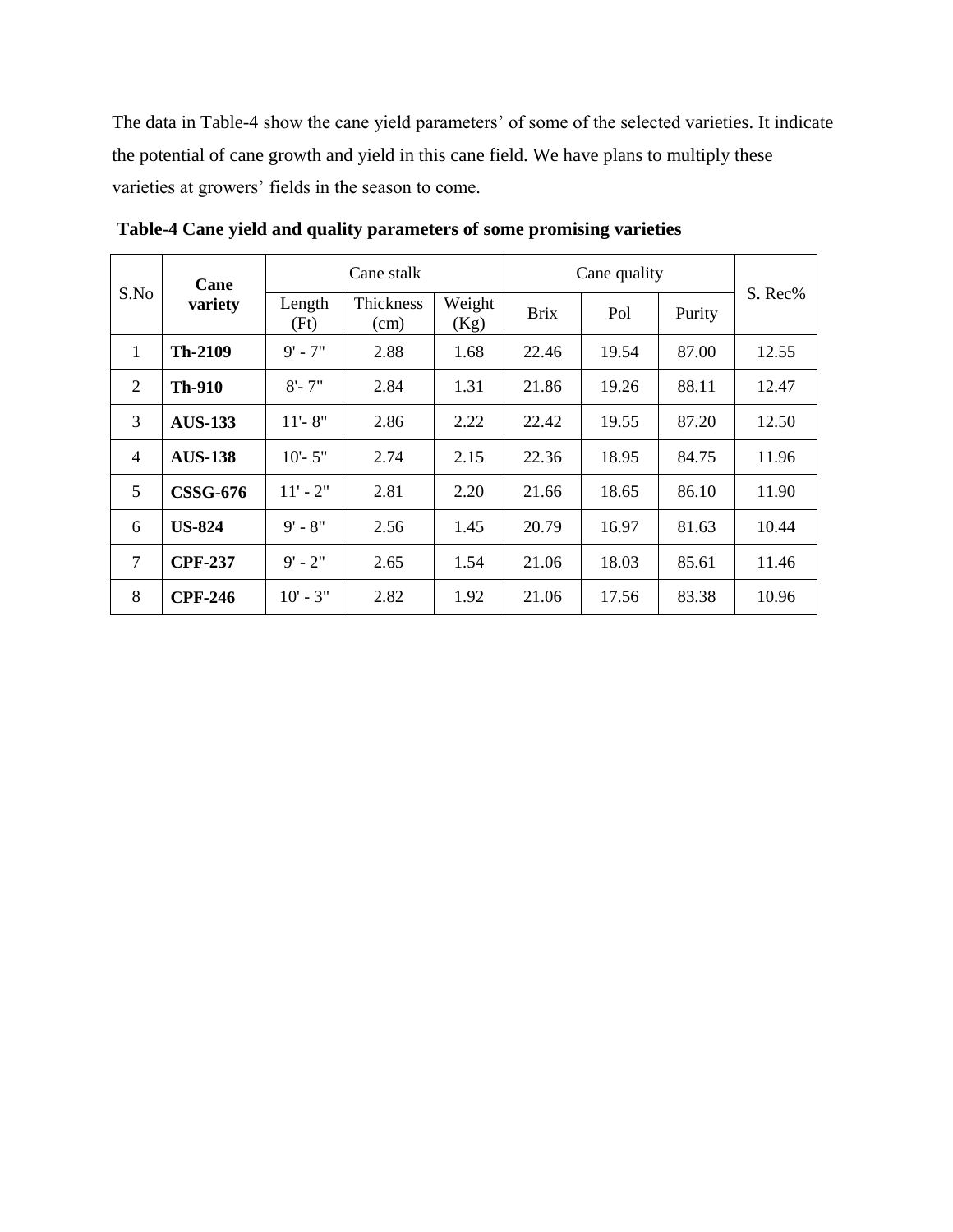

# **A View of New Cane Varieties**



## **A View of New Cane Varieties**

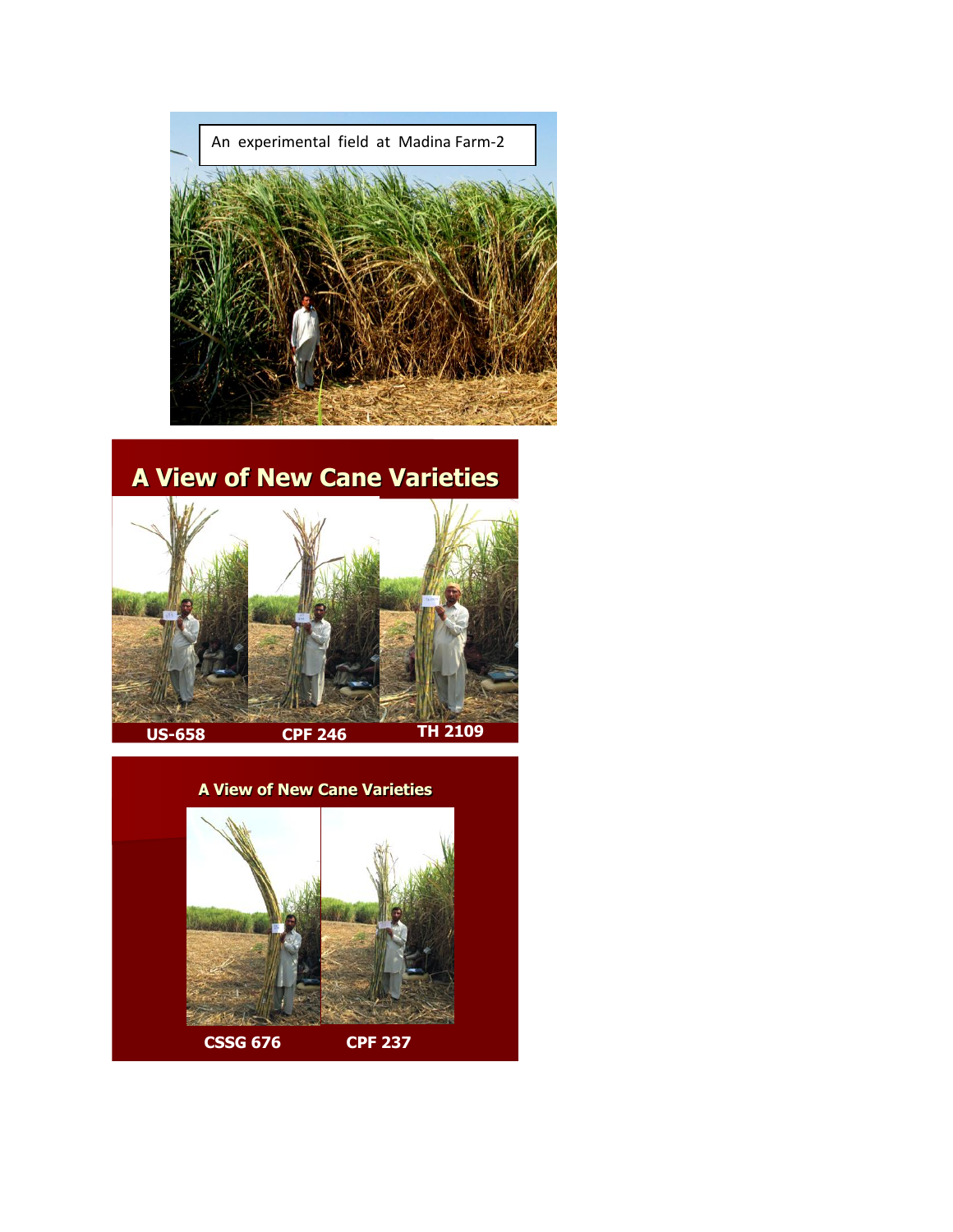### **2. Fertilizer Management**

Fertilizer, its dose and time of application to the crop has a leading role in enhancing or reducing sugar recoveries. It must be applied in a balanced dose of N P and K. Balanced fertilizer dose for Pakistan conditions has been worked out as under.

Fertilizer requirements of cane:

| Kg per ton of cane | 1.20 | 0.46 1.49 |  |
|--------------------|------|-----------|--|

The generalized recommended dose is 2 bags of DAP, 2 bags of Potash and 2 to 3 bags of urea. But unfortunately, our growers pay least attention to the recommended doses. Usually DAP is applied almost half the recommendations, Urea rather more than the recommendation and K application is altogether avoided. Only quite a few growers take pain but at half the rate. The importance of the balanced doses can also be checked from the NPK requirements of cane in other countries (Table-5).

| 'K' Nutrients required per ton of cane |             |            |                                 |  |  |  |
|----------------------------------------|-------------|------------|---------------------------------|--|--|--|
| N                                      | <b>P2O5</b> | <b>K2O</b> | <b>Reference</b>                |  |  |  |
| 1.83                                   | 0.70        | 2.12       | Naido etal, 1999 (India)        |  |  |  |
| 2.50                                   | 0.50        | 2.75       | Hunsigi, 1993 (India)           |  |  |  |
| 1.54                                   | 0.37        | 2.76       | Calcino, etal, 2000 (Australia) |  |  |  |
| 1.20                                   | 0.46        | 1.49       | Anon, 2003 (Pakistan)           |  |  |  |

#### **Table-5. Fertilizer requirements in some other countries**

#### **Nitrogen Management**

**'N' fertilization delays maturity:**

- If applied in excess of the required dose And if applied late
- $\blacksquare$  The excess N make room for uptake of more moisture, that too delays maturity
- For inducing maturity 'N' must be exhausted by the end of growth period
- Symptoms: leaves turn pale yellow.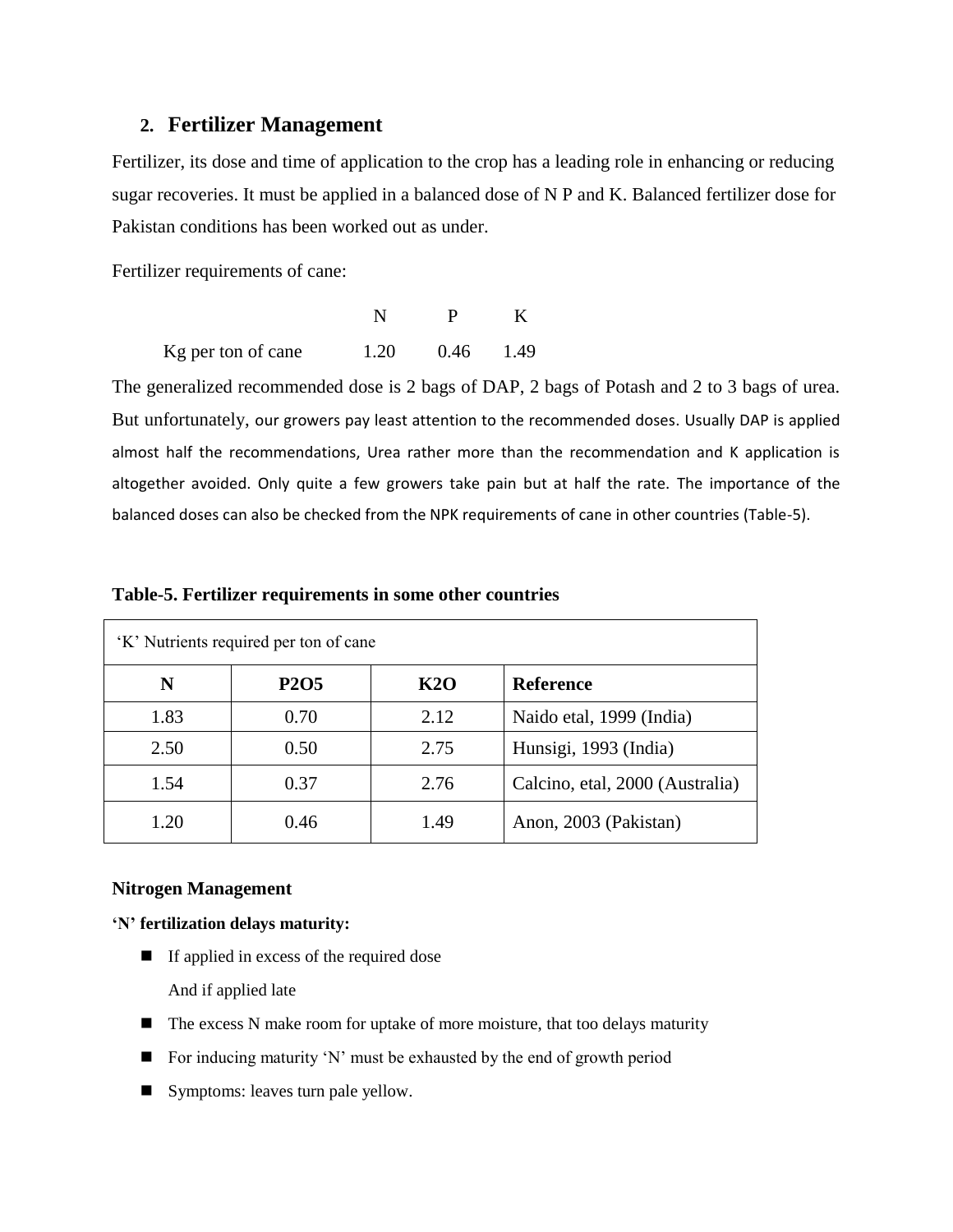## **'K' Essential for Crop Maturity**

It must be realized that 'K' has very important role in synthesizing sugars in plants and its storage in cane stalk.

#### **Important functions**

- $\blacksquare$  Help in chlorophyll synthesis
- **Translocation of sugar from leaves to sites of storage in cane stalks**
- Regulates uptake of 'N' and its utilization by plants
- In 'K' deficient plants, 'N' accelerates growth and plant do not tend to maturity

In view of the facts given above the Potash fertilizer must be applied as per recommendations. The sugar recovery can also be improved by spray application of 'K' fertilizer (Table-6).

### **Table-6. Sugar yield as affected by foliar spray of potassium, 60, 90,120 DAP.**

| Spray treatment                        | Sugar yield<br>tha $^{-1}$ |
|----------------------------------------|----------------------------|
| Potassium Chloride @ 2-5%              | 6.93                       |
| Potassium Chloride + urea $2.5\%$ each | 7.47                       |
| No spray                               | 6.60                       |

## **3. Irrigation Management**

Irrigation management, during various growth stages, is a main tool to improve cane yields. During growth stages the objective is to improve biomass through accelerated vegetative growth. With onset of maturity period irrigation is controlled to check vegetative growth and reduce excessive moisture in cane stalks and leaves. To achieve crop maturity there are certain parameters to be observed.

- Irrigation to cane crop to be withheld 3 weeks prior to harvesting. This is practiced to reduce leaf sheaths moisture from 82-85 to 72-73%.
- No of leaves per plant must be reduced: From 12-15 to 6-8 leaves.
- Leaf color is the indicator of leaf moisture and cane maturity. Crop not to be harvested with dark green leaves. Crop to be harvested when cane leaf color changes from dark green to pale yellow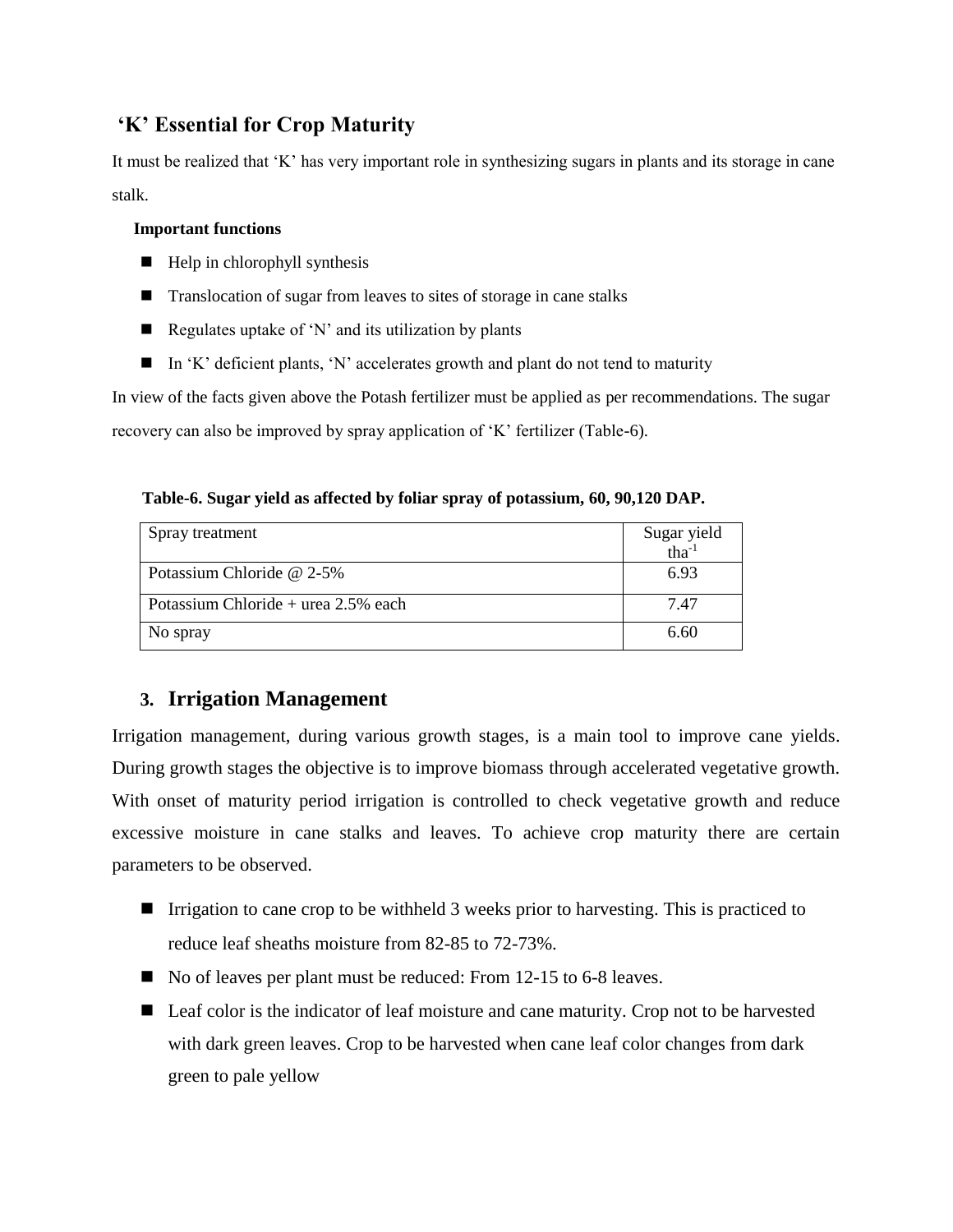Observations on the impact of leaf sheath moisture and leaf color on juice Brix is given in **Table-7.** These observations ere recorded in cane fields of Habib Sugar mills area. Color observations we rerecorded in various fields, leaf sheaths of the concerned crop were cut wrapped in plastic bags, clipped in pieces n the laboratory, weighed on electronic balance and kept in a convectional oven at  $65^{\circ}$  C for draying at constant weight. Observations are as per recommendations.

The data indicate that the samples showing green color of leaves with leaf moisture around 78% show juice Brix of 18-19<sup>o</sup> while pale green color with leaf moisture less than 75 show brix figure of 20-23<sup>o</sup>.

| S.No. | <b>Cane variety</b> | Leaf moisture % | Leaf color         | <b>Brix</b> |
|-------|---------------------|-----------------|--------------------|-------------|
| 1     | <b>SPF 234</b>      | 78.74           | Green              | 18.19       |
| 2     | <b>SPF 234</b>      | 78.51           | Green              | 19.25       |
| 3     | <b>SPF 234</b>      | 79.88           | Green              | 19.30       |
| 4     | <b>SPF 234</b>      | 74.33           | <b>Light</b> green | 20.25       |
| 5     | <b>SPF 234</b>      | 69;64           | Pale dry           | 21.50       |
| 6     | <b>HS 12</b>        | 74.05           | Green              | 20.40       |
| 7     | <b>HS 12</b>        | 75.44           | Green              | 20.30       |
| 8     | <b>HS 12</b>        | 75.07           | Green              | 20.20       |
| 9     | <b>HS12</b>         | 73.80           | Pale               | 22.25       |
| 10    | <b>HS12</b>         | 68.84           | Pale               | 21.22       |
| 11    | <b>HS 12</b>        | 73.76           | Pale               | 23.20       |

 **Table-7. Leaf color an indicator of leaf moisture and crop maturity**

## **4. Reducing Losses in Sugarcane Recoveries**

- **Losses due to presence of trash in cane**
- Losses due to post harvest staling in cane
- Losses in milling and processing operations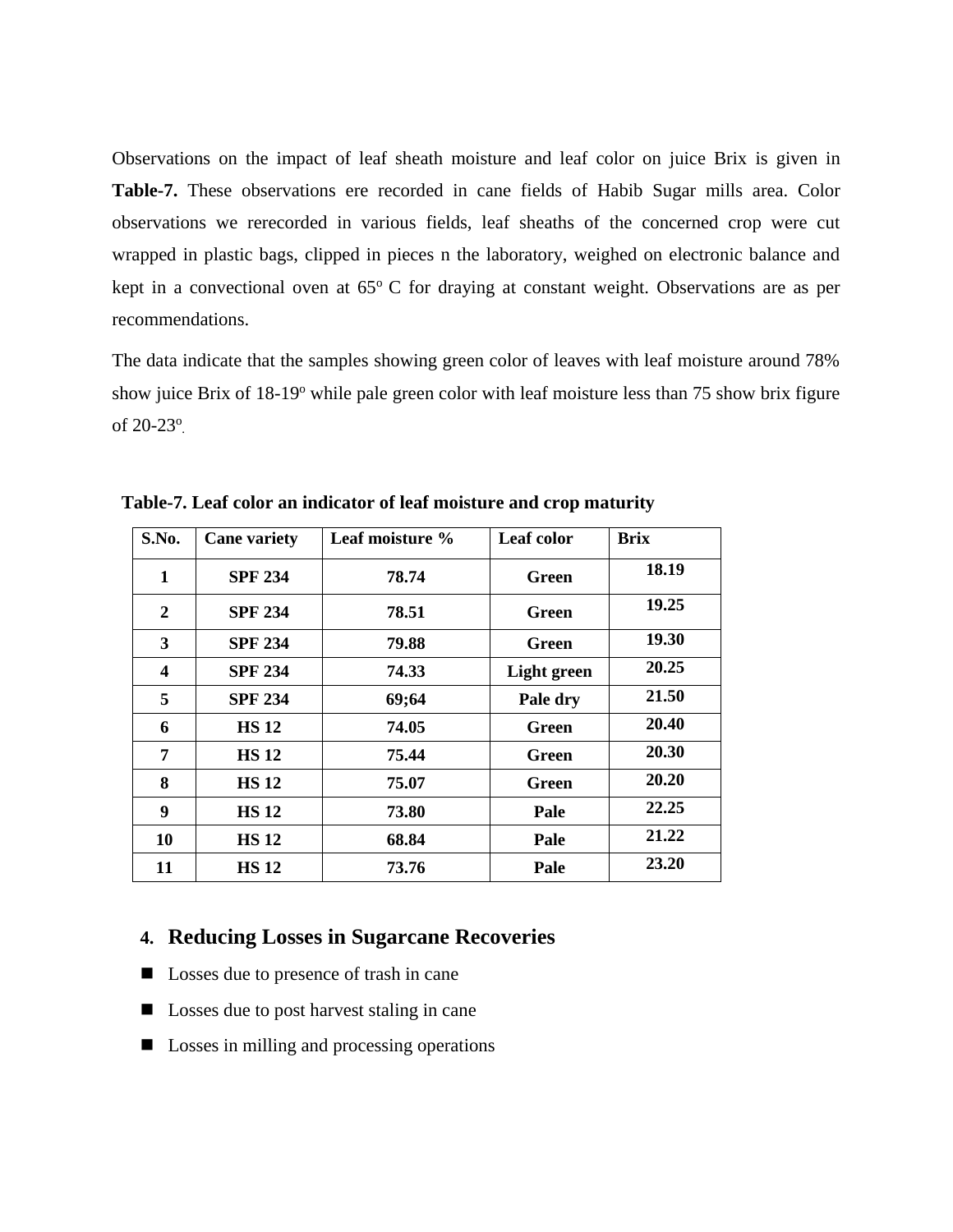## **Losses Due to Cane Trash**

In normal practice sugarcane harvested from the cane field should be de-trashed and quite clean cane to be supplied to sugar mills. Unfortunately sometimes things get out of the control of sugar industry staff and cane is supplied partially and sometimes completely with trash. The composition of trash varies from 1 to 20 percent. The sugarcane supplied with trash induces two types of losses to sugar industry.

- Extra payment on the weight of cane trash
- Reduction in sugar recover during mill processing $\langle$ This exercise is conducted considering 3% trash brought to the factory with cane.

### **Trash Weight**

- Cane supply: 100,000 maunds
- Includes trash weight  $@$  3% trash: 3000 mds
- Payment to grower on the weight of trash

@ Rs. 172/- per maund: Rs. 516,000

■ Loss per maund of cane: Rs. 5.16

### **Loss in Sugar Recovery**

- $\blacksquare$  One percent trash reduces Sugar recovery by 0.12 unit,
	- so 3% trash losses by 0.36 units
- Cane Supply: 100,000 maunds
- Actual crushing: 100,000-3,000 maunds as weight of trash =97,000 maunds
- Sugar loss :  $97,000 \times 0.36\% = 349.2$  maunds
- **Financial loss @ Rs. 55 per Kg sugar.** = Rs. 768,240
- Loss per maund of cane : Rs. 7.68
- **Total losses;** (trash weight and sugar recovery) = **Rs. 12.80 per maund of cane**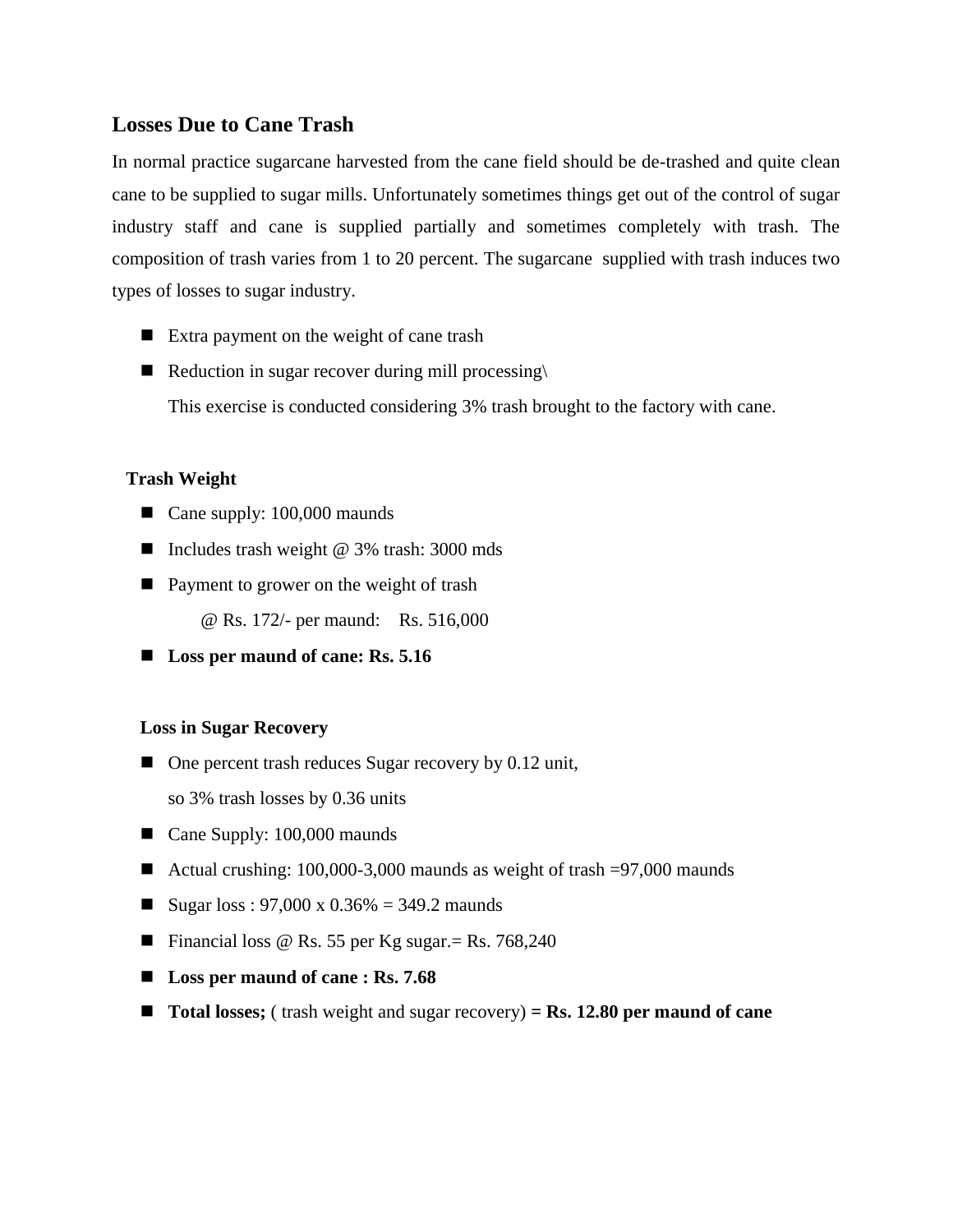

## **Post Harvest Staling Losses**

Supply of stale cane has become a great menace in Pakistan sugar industry. In most of the cases It takes 3-4 days to complete harvesting for one trolley/truck load of cane for supply to sugar mills. In case there is rush on cane carrier it may take further 24- 48 hours to wait for unloading. This staling causes considerable losses in sugar recovery. The sugar mills face two types of losses.

## **Two fold losses**

Loss in cane weight: due to moisture loss and drying

Loss in sugar recovery: due to biochemical changes in cane juice

### **Main causes**

- Over harvesting unplanned or undirected
- Large sized trolleys takes more days to complete load for haulage to sugar mills.
- Unavailability of vehicles for cane transport
- Sugar mills shut down-occasional

The post harvest staling data shown in **Table-8** indicate that after 96 hours of harvest CCS dropped by 1.38 units. Simultaneously, the cane juice undergoes deterioration, showing a rise in invert sugar from 0.65 to 1.06. The magnitude of loss is worked out to be Rs. 27.94 per maund of cane crushed.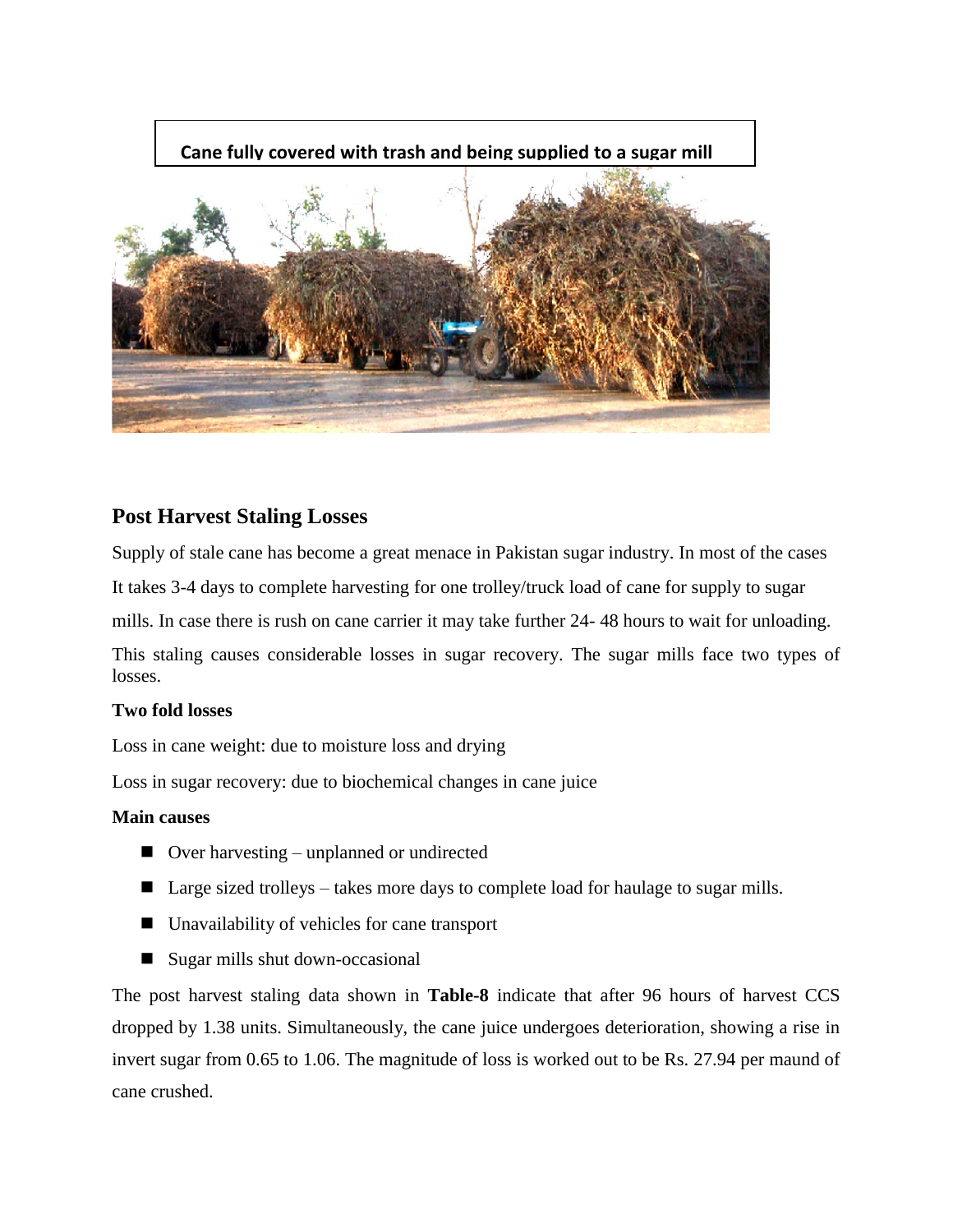|                 |                | $CCS\%$ |                | <b>Reducing sugars</b> |
|-----------------|----------------|---------|----------------|------------------------|
| <b>Month</b>    | <b>Initial</b> | Fall    | <b>Initial</b> | <b>Rise</b>            |
| <b>November</b> | 8.46           | 1.11    | 1.20           | 0.60                   |
| <b>December</b> | 9.42           | 0.52    | 0.78           | 0.46                   |
| <b>January</b>  | 10.90          | 1.16    | 0.43           | 0.91                   |
| <b>February</b> | 11,84          | 1.04    | 0.41           | 1.17                   |
| <b>March</b>    | 12.8           | 2.40    | 0.46           | 1.38                   |
| <b>April</b>    | 12.94          | 2.04    | 0.62           | 1.82                   |
| Average         | 11.06          | 1.38    | 0.65           | 1.06                   |

 **Table-8. Post harvest sugar recovery losses - 96 hours after harvesting** 

#### **Post harvest staling losses**

- $\Box$  CCS loss (average) = 1.38
- Sugar recovery  $loss = 1.27 \%$
- $\blacksquare$  Cane Weight  $= 100,000$  maunds
- Sugar loss  $= 1270$  maunds
- Value f sugar  $\textcircled{e}$  Rs. 55/- per Kg = Rs. 2,794,000
- Financial Loss per maund of cane: Rs. 27.94

#### **How to avoid Post harvest staling losses?**

- Should use vigilance in cane supply permit. Cane supply permit  $=$  for within 24 hours crushing.
- Cane harvesting and supply to correspond with crushing capacity of mills.
- Harvesting program of growers to be watched.
- **Proper education to growers on quality cane harvesting.**
- Sugar mills to have prompt cane transport system. Should arrange flat of trucks/ trolleys to meet full cane procurement requirements.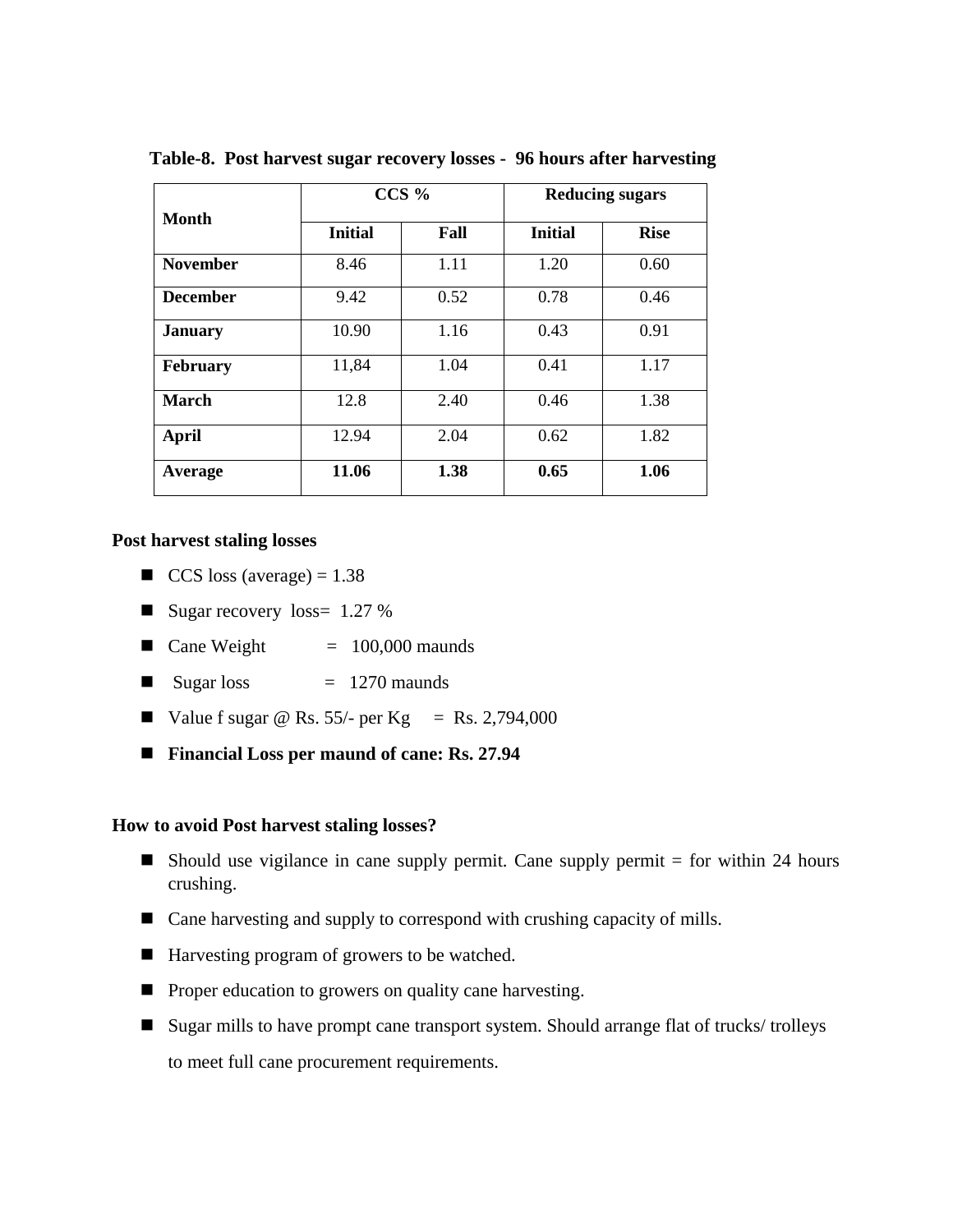## **5. Reducing Losses in Milling and Processing**

The Pakistan sugar industry depicts a sugar recovery loss of about 2.5% during its milling and processing operation. Though there are units showing losses of less than 2% and more than 2.5%. It means the margin for recovery improvements is around 0.7°. On the other hand margin for improvement in sugar recoveries due to improved varieties and planting practices is 2.5 units.

- Scope for reducing losses in the factory = Existing 2.5% loss can be reduced to 1.8 %
- **Scope for improving recovery in a factory = 0.7 units**
- Scope for improving recovery in cane field  $=$  Existing 9.5% can be increased to 12.0 %.
- **Scope for improving recovery in cane field = 2.5 units**
- **Production cost ratio in cane : sugar = 65 : 35; Cane has more share, so should need** more attention.

The point of concern is that the industrialist is not paying due attention make improvements in cane fields.

■ The owner's Tendency to invest for improvement:

 **In the factory = always inclined/ready**

 **In the field = always reluctant**

**For bringing improvement in sugar recoveries the mills owners shall have to review their priorities**

## **6. Cane Procurement Strategies**

- Cane department should be vigilant about its cane quantum in mills zone and around.
- Cane staff should be aware of cane variety position in different sectors
- In its cane procurement programme preference should be given to high sugar early maturing varieties.
- **For cane purchase middlemen in no case be involved. This group is least concerned about quality** of cane.
- While making cane procurement, targets should be the maximum sugar recovery and not the maximum cane weight, during the season.